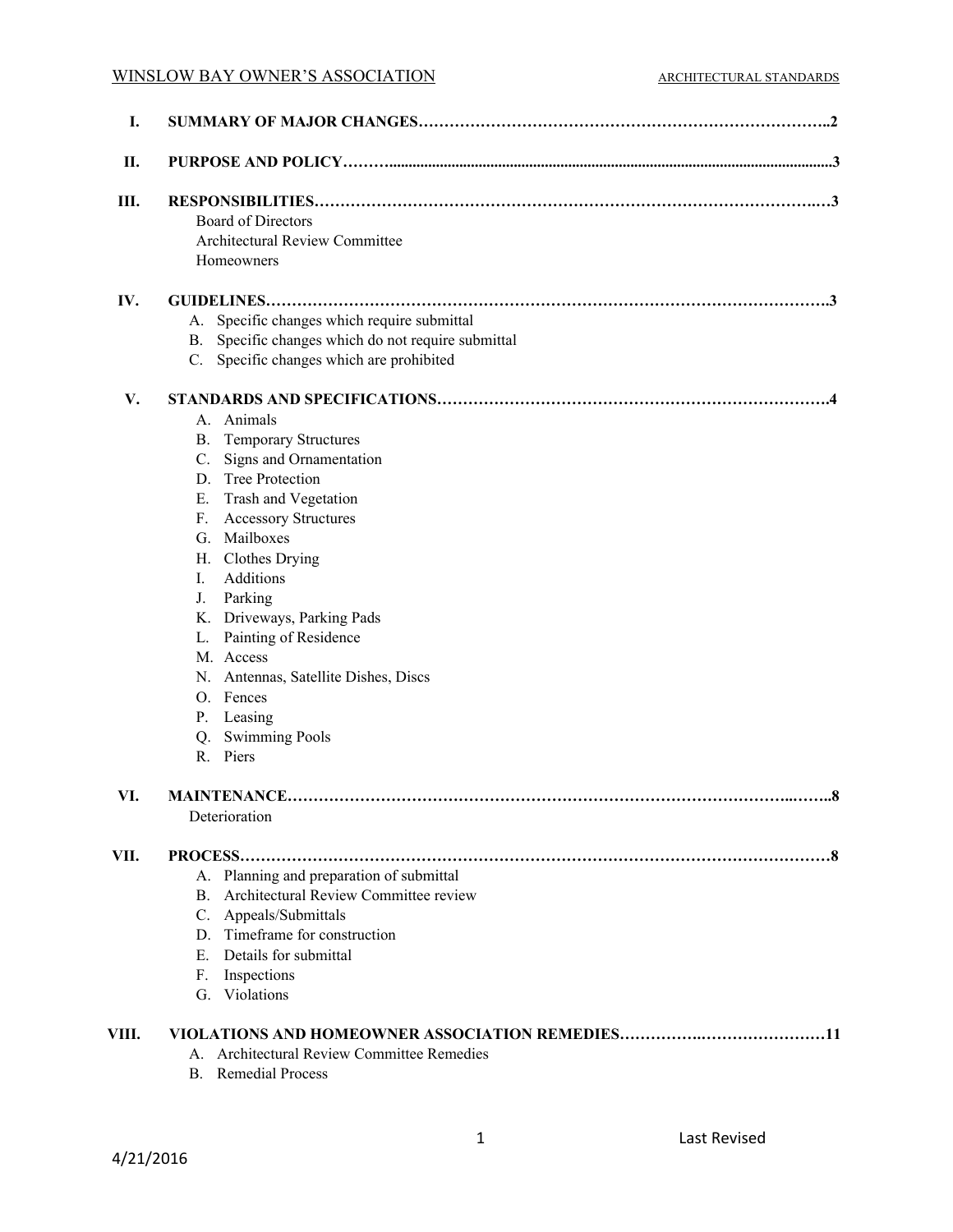| IX. |  |  |
|-----|--|--|
|-----|--|--|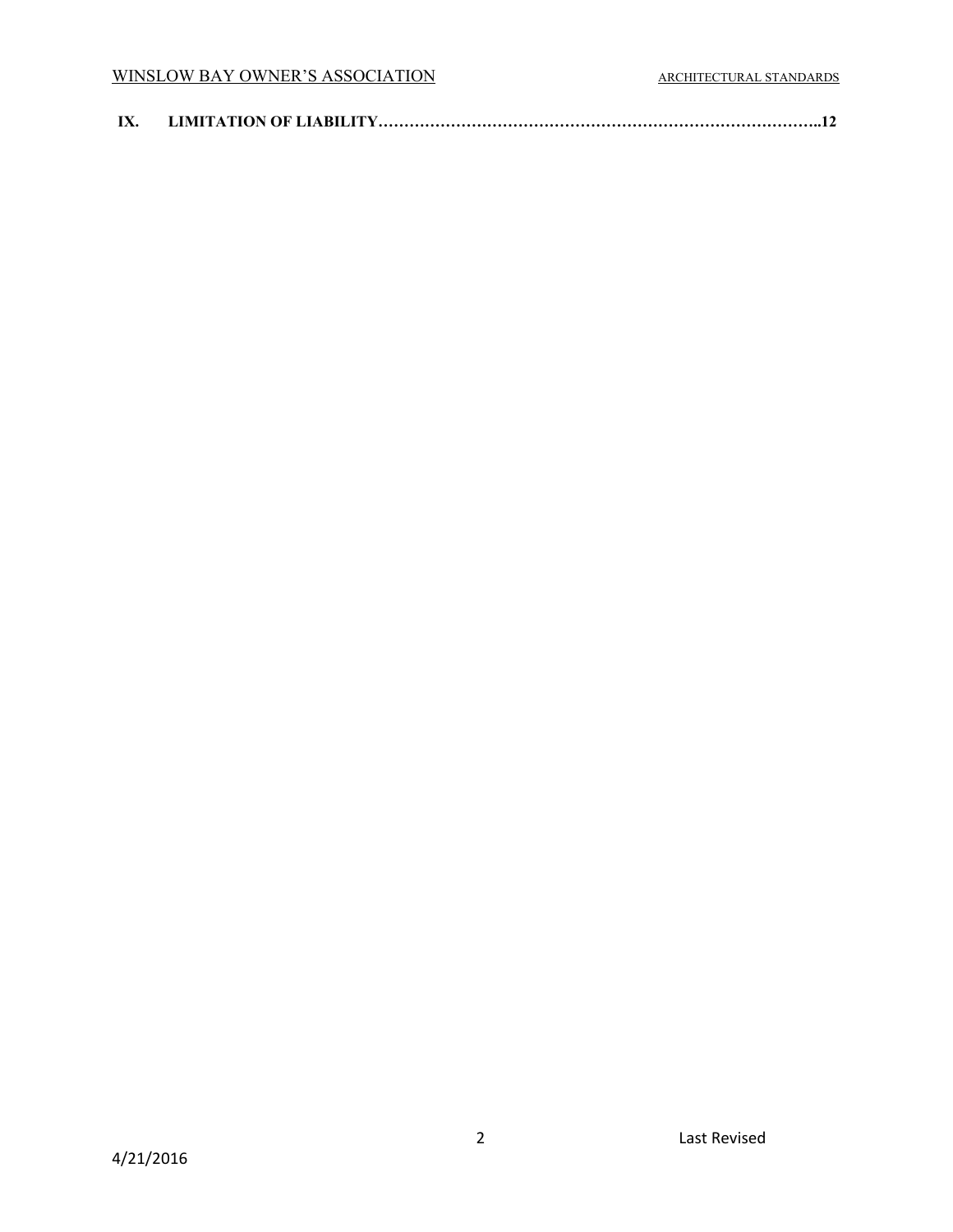# **I. SUMMARY OF MAJOR CHANGES**

#### **The following verbiage has been added to this document:**

- A. Trash receptacles must be stored on the side or rear of the home, in the garage or otherwise screened from street view. **(Section V, H(b))**
- B. All mailboxes and mailbox posts shall be of a similar style and color as that originally installed. **(Section V, J(a))**
- C. Passenger Vehicles
	- a. No vehicle may be left upon any portion of the property except upon a driveway, a designated parking space, within a garage or legally parked on the street.
	- b. No vehicle will be parked within five (5) feet of a driveway in accordance with the City of Mooresville ordinance.
	- c. No vehicle will be parked on the street facing opposite the direction of traffic in accordance with the City of Mooresville ordinance. **(Section V, M(a))**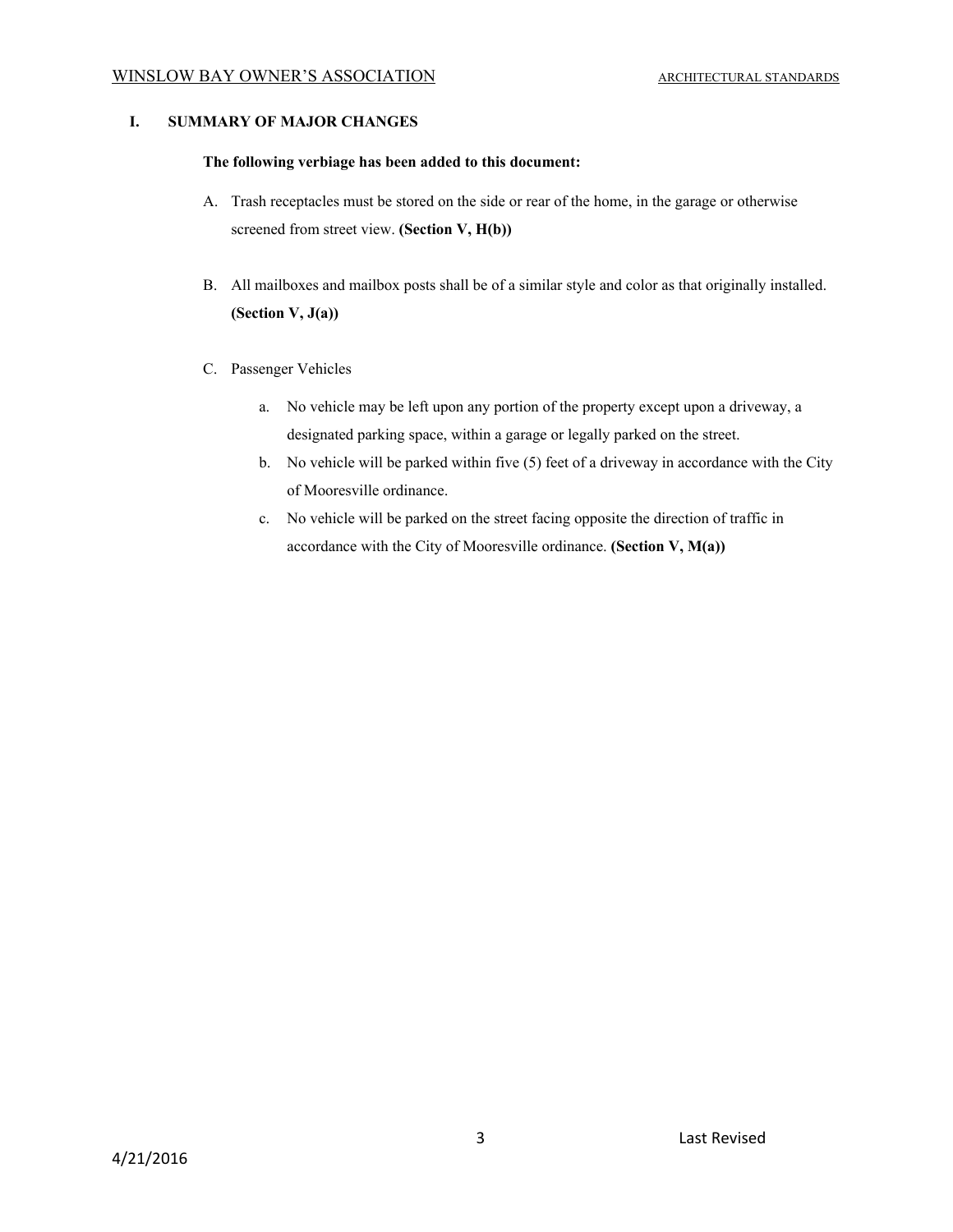#### **II. PURPOSE AND POLICY**

Architectural Control was established by Article VI of the Winslow Bay Owner's Association Declaration of Covenants, Conditions and Restrictions. Their primary purpose is to preserve and maintain aesthetic harmony and balance in the residential structures and landscaping of Winslow Bay to ensure and enhance the property values and natural beauty of the development. Article VI also establishes the Architectural Review Committee (ARC), with final approval authority given to this committee.

It is part of the charter of the Architectural Review Committee to maintain consistent standards while remaining flexible and open-minded to changes in our community and our lifestyles. This standard is intended to be a dynamic document that allows for individual creativity of design, with each request being reviewed on its own merits. The aesthetics of the modification will be a primary consideration of the committee.

The board of Directors of the Association shall appoint no less than three (3) and no more than five (5) members of the committee to carry out the functions set forth in Article VI of the Covenants and Conditions. The committee meets by request or as needed to meet community needs. Its primary purpose during the meeting is to review all architectural requests received from within the Winslow Bay community. The committee also attends to other relevant business, such as revising this document, incorporating new regulations and standards into it and reporting on area inspections and follow-up inspections. Homeowners are able to meet with the committee upon prior written request (email accepted).

#### **III. RESPONSIBILITIES**

THESE ARE THE RESPONSIBILITIES OF ALL PARTIES AS THEY RELATE TO THE ARCHITECTURAL CONTROL STANDARDS AND CONSTRUCTION SPECIFICATIONS.

#### **Board of Directors**

The Board of Directors is responsible for making decisions about violations and related penalties or legal remedies and final interpretations of the Covenants and Conditions.

#### **Architectural Review Committee**

The Architectural Review Committee is responsible for reviewing architectural requests, making site inspections (before and after modifications), approving or disapproving all architectural requests and making recommendations to the Board of Directors regarding violations. It is also the responsibility of the ARC to modify existing standards and regulations and establish new ones and also to keep this document updated on a regular basis.

#### **Homeowners**

Each homeowner has the responsibility to properly complete and submit an Architectural Request Form to the Winslow Bay Owner's Association in accordance with the requirements set forth herein. Each homeowner is also responsible for adherence to the policies, standards and control measures established by the committee or the Covenants and Conditions. Homeowners should also report any problems or violations to the Winslow Bay Owner's Association Board of Directors.

# **IV. GUIDELINES**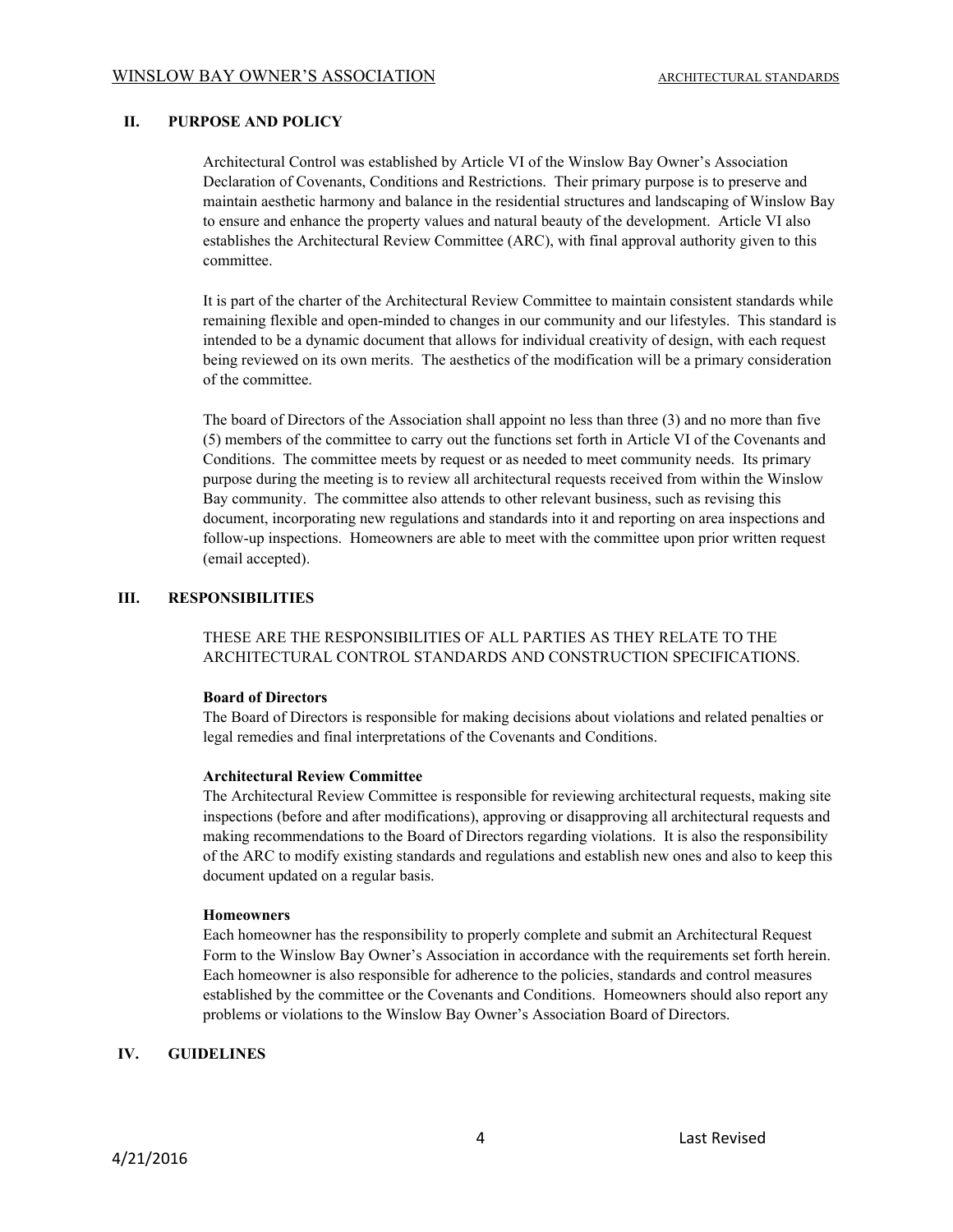#### WINSLOW BAY OWNER'S ASSOCIATION ARCHITECTURAL STANDARDS

It is the interpretation of the Winslow Bay Owner's Association Board of Directors and the Architectural Review Committee that the provisions of Winslow Bay apply to a wide variety of aesthetic considerations in the community. Every attempt has been made to include in the publication those considerations which have the potential to impact property values. Absence of a specific consideration from this document does not negate its regulation. Suggestions for improvements of this document should be submitted to the ARC.

The following are examples of the current standards, regulations and types of changes, additions or deletions that would either (1) require submittal of an Architectural Request Form, (2) not require submittal or  $(3)$  are prohibited.

\*\*NOTE\*\* This list is not all inclusive.

While every effort has been made to identify all aspects of change, homeowners who have doubts as to whether his/her situation is adequately addressed should contact any member of the Board of Directors or ARC for guidance. Additional rules and standards or modifications of existing ones will be distributed for inclusion in this publication as revised text or annexes.

\*\*NOTE\*\* It must be recognized that the submittal/approval process is administered by volunteers on their own time (nights and weekends) and is inherently lengthy. The committee meets once each calendar month. It is imperative that each homeowner **plan in advance**and allow for the processing time.

Throughout this document the term "changes" shall include additions and deletions.

- A. Specific changes which require submittal (but are not limited to):
	- a. Changes to the exterior of the home
		- i. Addition of:
			- 1. Awnings
			- 2. Decorative lighting
		- ii. Appearance of:
			- 1. Color
			- 2. Materials (such as siding)
	- b. Other exterior changes:
		- i. Buildings
		- ii. Decks and patios
		- iii. Driveway extensions and parking pads
		- iv. Enclosures (screen porches, sunrooms)
		- v. Fences
		- vi. Hedges and screening plants
		- vii. Major landscaping
		- viii. Mailboxes
		- ix. Recreation or sport equipment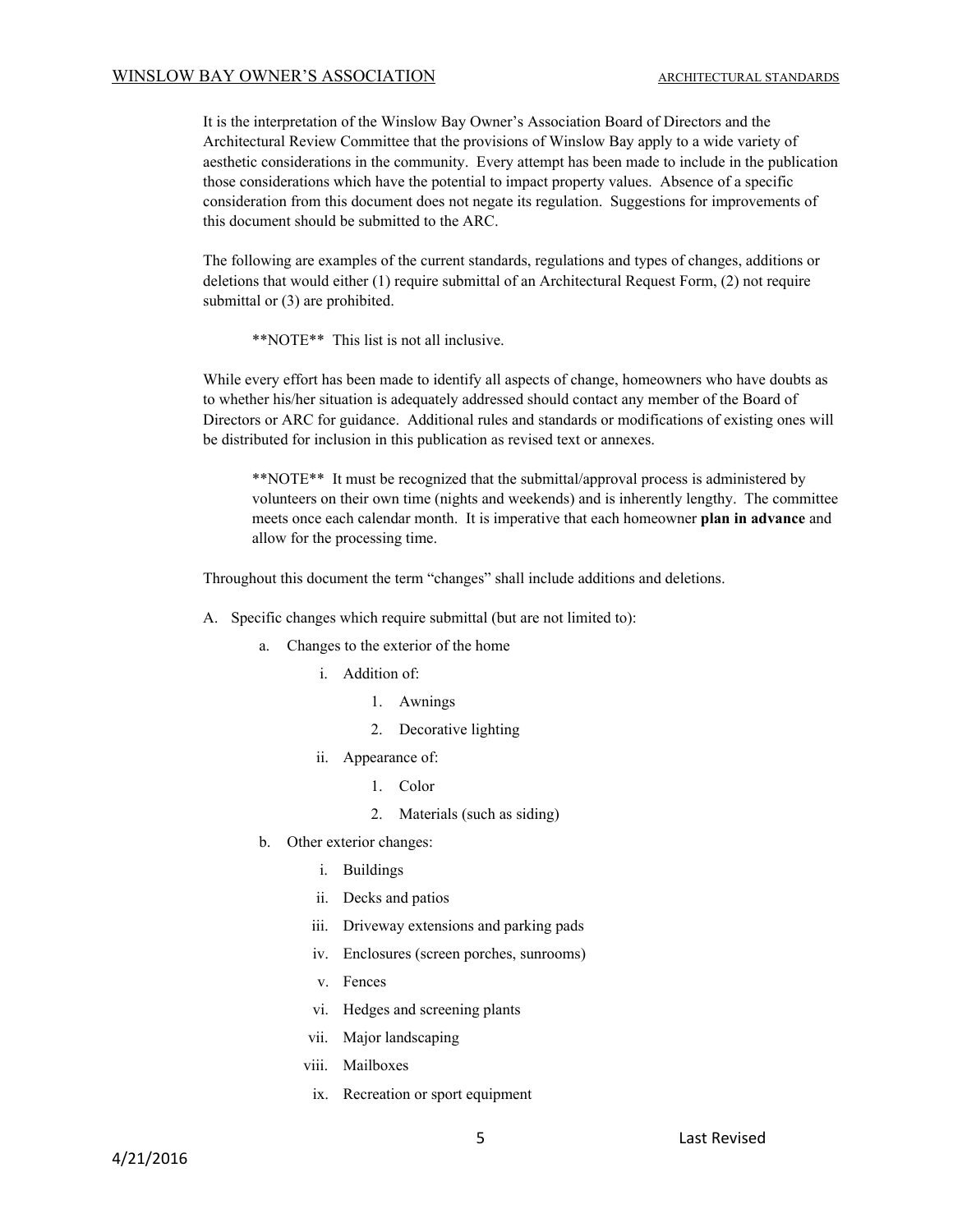- x. Signs
- xi. Structures
- xii. Swimming pools and hot tubs
- B. Specific changes which **do not**require submittal (but are not limited to):
	- a. Flower boxes which meet color requirements
	- b. Minor landscaping
	- c. Non-permanent children's play equipment (must be screened from street view)
	- d. Periodic repainting and restaining with existing color for maintenance
	- e. Portable pools usable only by small children or pets (should be kept indoors, in the garage or backyard when not in use)
	- f. Removal of dead trees
	- g. Small, discreetly located garden plots
	- h. Storm doors (must still meet color requirements)
	- i. Arbors or movable non-permanent items of landscaping not to exceed 3 feet from ground level (more than 4 structures per lot need approval).
- C. Specific changes which are **prohibited**(but are not limited to):
	- a. Animals other than household pets
	- b. Chain-link fences
	- c. Commercial advertising signs
	- d. Encroachment on other properties
	- e. Metal storage sheds
	- f. Parking of boats, trailers or other recreational vehicles in driveway or road
	- g. Permanent outside clotheslines
	- h. Above-ground pools
	- i. Unclean, unsightly, unkempt, unhealthy or unsafe conditions which tend to substantially decrease beauty or safety, such as trash, unused landscaping materials and empty boxes or containers

#### **V. STANDARDS AND SPECIFICATIONS**

The specifications/details listed below apply to both items requiring submittal and not requiring submittal and are those that have been identified by the committee and/or the Board of Directors as requiring a specification. For items detailed below, while not requiring submittal, the expectation is that this minimum detail will be met.

- A. Animals
	- a. No animals, livestock or poultry of any kind shall be kept or maintained on any lot or dwelling except that: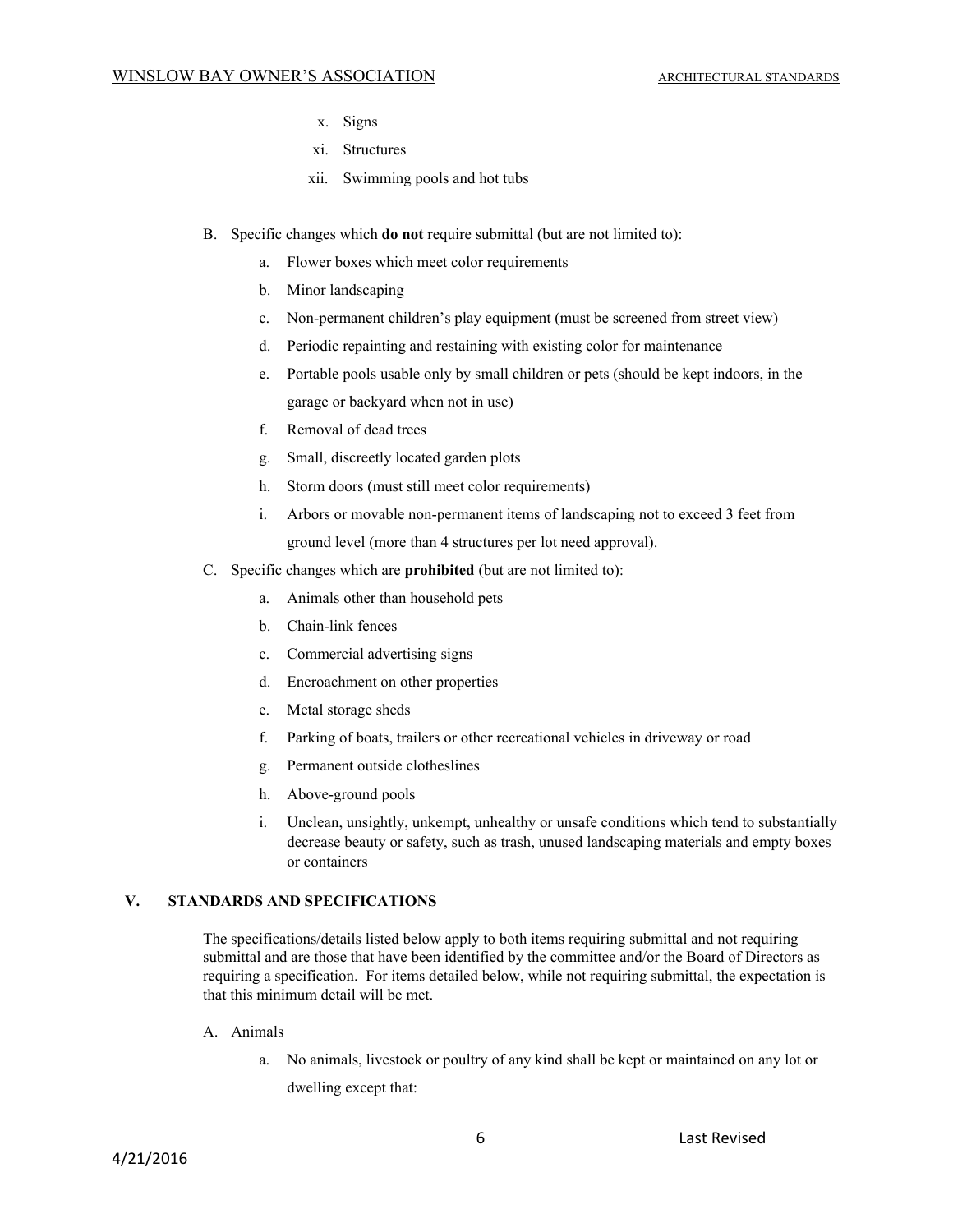- i. Dogs, cats or other household pets may be kept, provided they are not kept or maintained for commercial purposes.
- ii. Pets, while outside, should be kept on a leash and their solid waste should be picked up from private or common areas immediately.
- B. Temporary Structures
	- a. No structure of a temporary nature shall be erected or allowed to remain on any lot unless and until permission for the same has been granted by the committee.
- C. Signs and Ornaments
	- a. Real estate signs of not more than 5 square feet do not require submittal but must be placed on the plot of land. No real estate signs are allowed in common areas.
	- b. Garage/yard sale signs do not require submittal but must be removed no later than one day after the sale.
	- c. Political campaign signs that meet the requirements of the City of Mooresville ordinance do not require approval but must be removed no later than one week after election day.
	- d. Commercial advertising signs are prohibited.
	- e. Alarm company signs or other community/home protection signs may be placed in front of the home (i.e. attached to a short support to be inserted in the lawn).
	- f. Seasonal decorations do not require submittal but must be removed no later than one month after the holiday.
- D. Tree Protection
	- a. No trees measuring six (6) inches or more in diameter at ground level may be removed without submittal, unless such tree(s) are located within ten feet of the approved dwelling or any approved accessory building.
	- b. No trees will be removed from any lot until the owner is ready to commence construction.
- E. Trash and Vegetation
	- a. No trash will be kept on any lot except in sanitary containers.
	- b. Trash receptacles must be stored on the side or rear of the home, in the garage or otherwise screened from street view.
	- c. No weeds, rubbish or debris will be permitted to accumulate on any lot which would render it unsanitary or offensive to its neighbors.
	- d. Grass and landscaping will be maintained to appear neat and attractive.
	- e. Dead trees or shrubs should be promptly removed.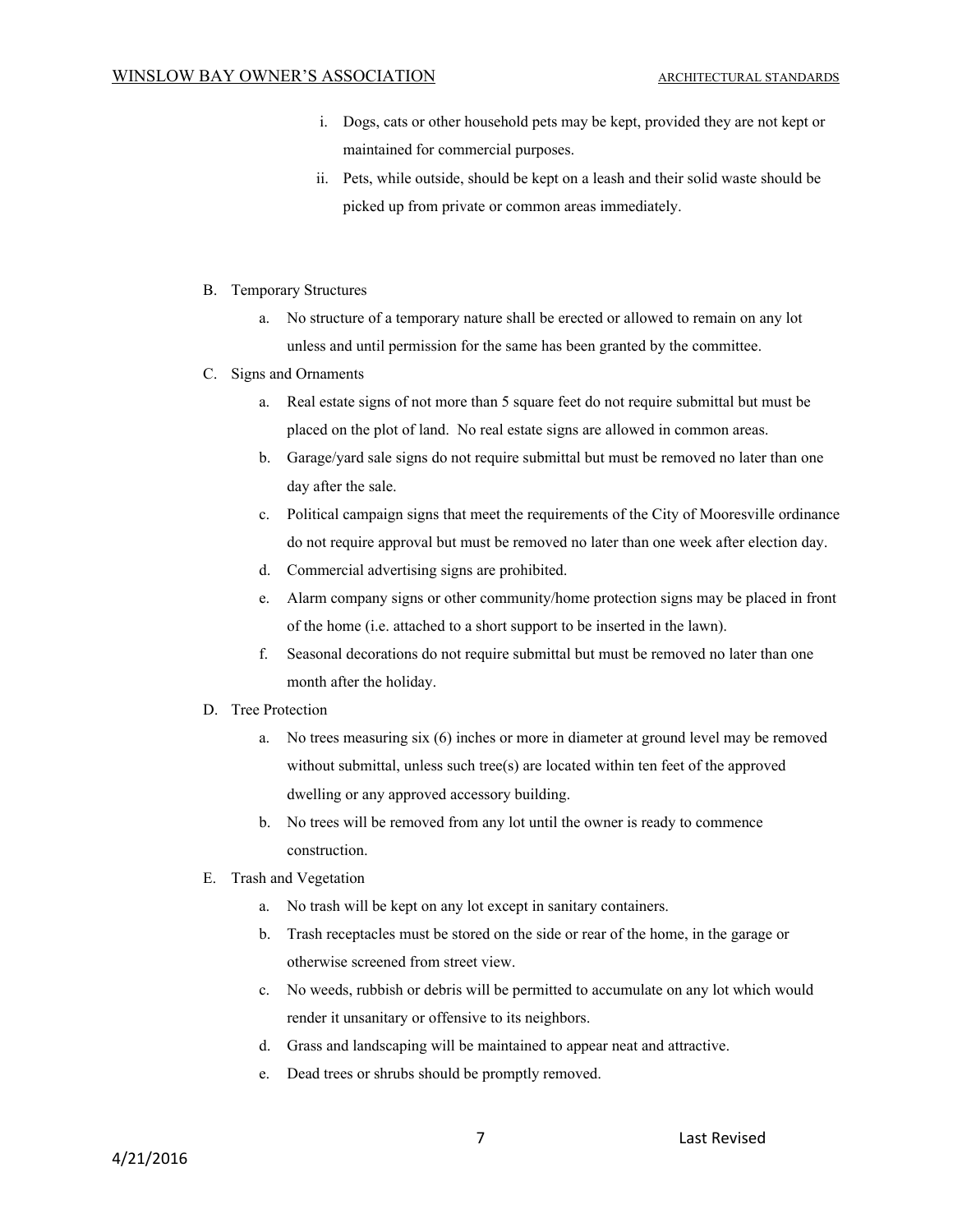- F. Accessory Structures
	- a. No metal carports or freestanding metal garage or utility building will be erected on any lot.
	- b. One  $(1)$  wooden utility building or non-commercial greenhouse may be located in the rear one-quarter  $(1/4)$  of any lot, so that it is directly behind the residence as viewed from the street.
	- c. Utility buildings shall not exceed 400 square feet.
	- d. The siding and trim paint for any accessory structure must be the same as the siding and trim color on the home.
	- e. If the residence is all brick, the exterior color of the siding on the accessory structure must be submitted.
	- f. See Article VI, Section 2(a) for definitions of "Accessory Structures."
- G. Mailboxes
	- a. All mailboxes and mailbox posts shall be of a similar style and color as that originally installed.
	- b. The mailbox on each lot will conform to the design established or otherwise be approved by the ARC.
	- c. The ARC shall have the right to disapprove the design and construction of all mailboxes.

#### H. Clothes Drying

- a. No drying or airing of any clothing or bedding shall be permitted outdoors on any lot or in any other enclosed area (including porches and patios) within Winslow Bay.
- I. Additions
	- a. Any additions or substantial alterations to improvements, including alteration to the exterior of residential improvements and garages must first be submitted for approval prior to the start of construction.
- J. Parking
	- a. Passenger Vehicles
		- i. No vehicle may be left upon any portion of the property except upon a driveway, a designated parking space, within a garage or legally parked on the street.
		- ii. No vehicle will be parked within five (5) feet of a driveway in accordance with the City of Mooresville ordinance.
		- iii. No vehicle will be parked on the street facing opposite the direction of traffic in accordance with the City of Mooresville ordinance.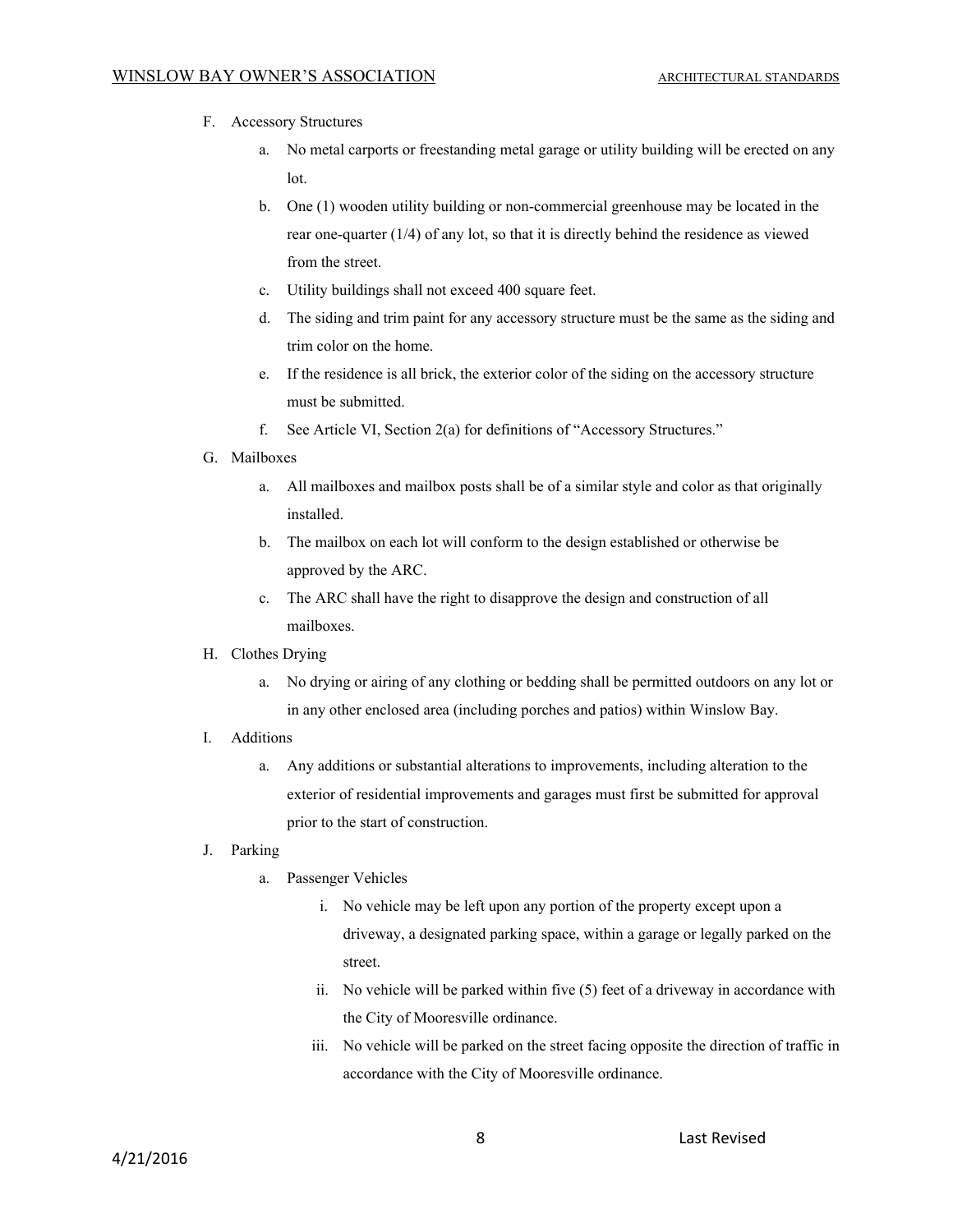- b. Other Vehicles
	- i. No boat, trailer, recreational vehicle, camper or commercial vehicle may be left on any other part of the lot unless it is fully enclosed within the garage or is behind the house reasonably hidden from the neighbors walking by the lot or is otherwise screened in a manner approve by the ARC.
	- ii. No boat, truck, trailer, manufactured home, camper or tent will be used as a living area on any lot.
	- iii. No unlicensed vehicles may be left on any lot.
- K. Driveways and Parking Pads
	- a. All driveways or parking pads shall be constructed of concrete or brick and must be submitted for approval prior to construction.
- L. Painting of Residence
	- a. No owner may change the color of his/her residence or garage or repaint same in a color other than its original color without the approval of the ARC.
- M. Access
	- a. There shall be no overland vehicular access to any lot except from designated roads lying within the Winslow Bay community.
- N. Antennas, Satellite Dishes, Discs
	- a. No satellite dishes or discs, radio or television aerial antennas, towers or any other external electronic equipment or devices may be installed or maintained on any exterior of any structure erected on any lot or elsewhere upon any lot without approval.
	- b. Satellite dishes, which are eighteen  $(18<sup>n</sup>)$  inches or less in size and are ground-mounted or screened from view from the street need no approval.
- O. Fences
	- a. No fence shall be erected on any lot closer to the street than the front of the building façade.
	- b. Fencing may not exceed six (6') feet in height.
	- c. ALL fencing (including privacy and perimeter fencing) shall appear at least forty percent (40%) open when viewed from a perpendicular angle vertical to the fence's front face.
	- d. Chain link or any other metal type fencing is expressly prohibited within the Winslow Bay community (except community tennis court fencing and community pool and clubhouse fencing).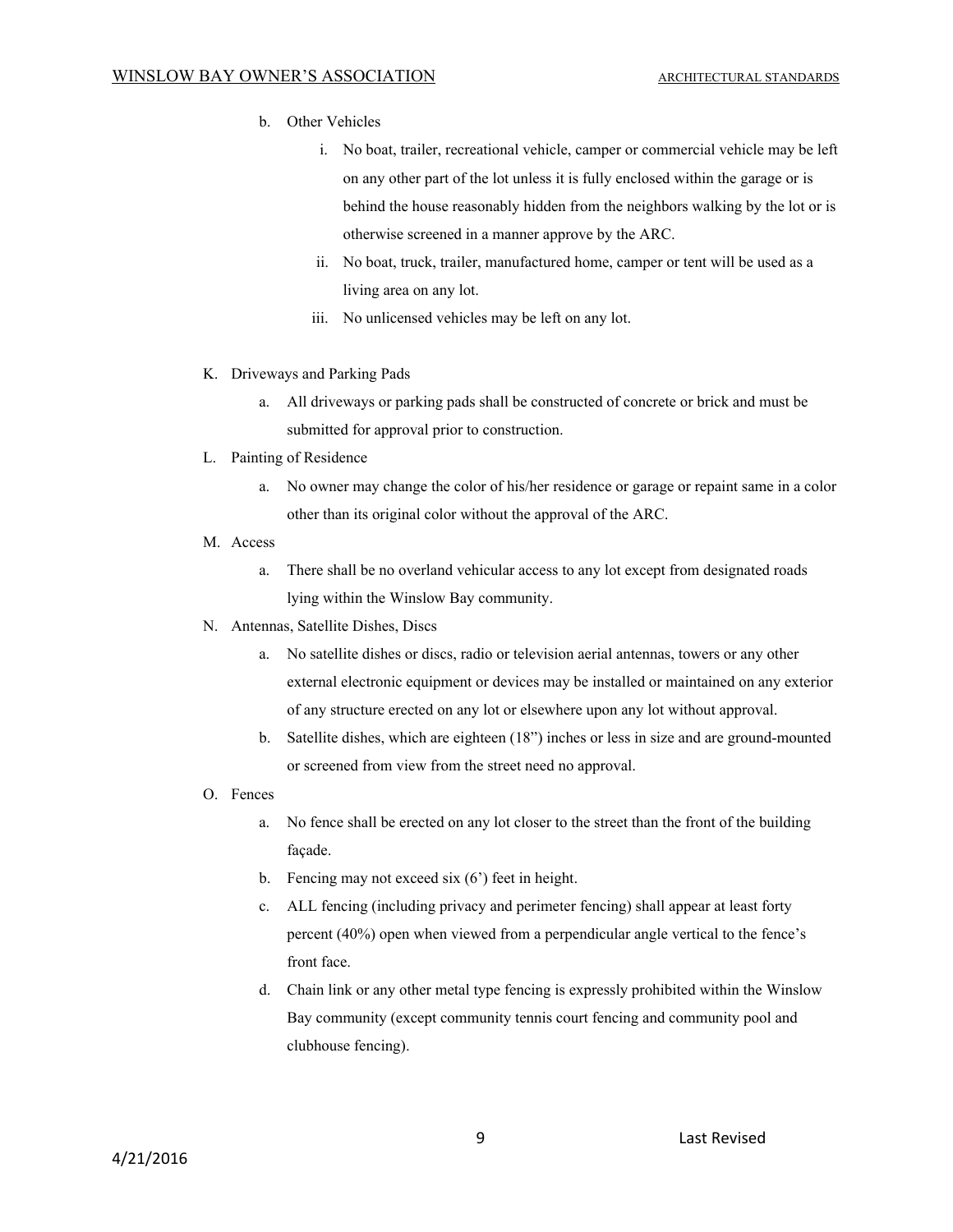- e. Metal fencing attached to split-rail type fencing may be used to contain domestic animals within the yard.
- f. Any fence not of split rail type will be constructed with the appearance of cedar, redwood or fir and shall be stained or painted.
- g. Split-rail fences will be left natural and unfinished wood.
- h. ALL fences must be submitted prior to start of construction and should include a plot plan of lot showing intended fence path.
- P. Leasing
	- a. No building on any lot may be leased except in accordance with the rules and regulations promulgated by the Winslow Bay Owner's Association.
- Q. Swimming Pools
	- a. NO above-ground pools will be installed on ANY lot within Winslow Bay.
	- b. In ground swimming pools must meet local code standards for safety including fencing style meeting guidelines (submittal required).
	- c. Portable swimming pools used by small children are pre-approved but must be stored or screened from view when not in use.
	- d. Swimming pools must meet setback requirements.
- R. Piers
	- a. Design and location of piers for waterfront lots must be approved by the ARC and otherwise comply with all applicable governmental and Duke Power Company requirements.
	- b. The Winslow Bay Owner's Association will establish limitations on the size and location of piers to maximize convenience of the owners or other waterfront lots.

#### **VI. MAINTENANCE**

It is the primary responsibility of each homeowner to maintain his/her property in a way that does not detract from the overall beauty of the community. It is hoped that each and every homeowner will take this responsibility seriously, as this can severely affect the value of all properties.

Following is a list of areas that should be reviewed on a regular basis to ensure that your home is in good repair.

> Shrubbery, trees, lawns and flower beds Driveways, parking pads and sidewalks Decks Fences Playground equipment Roofing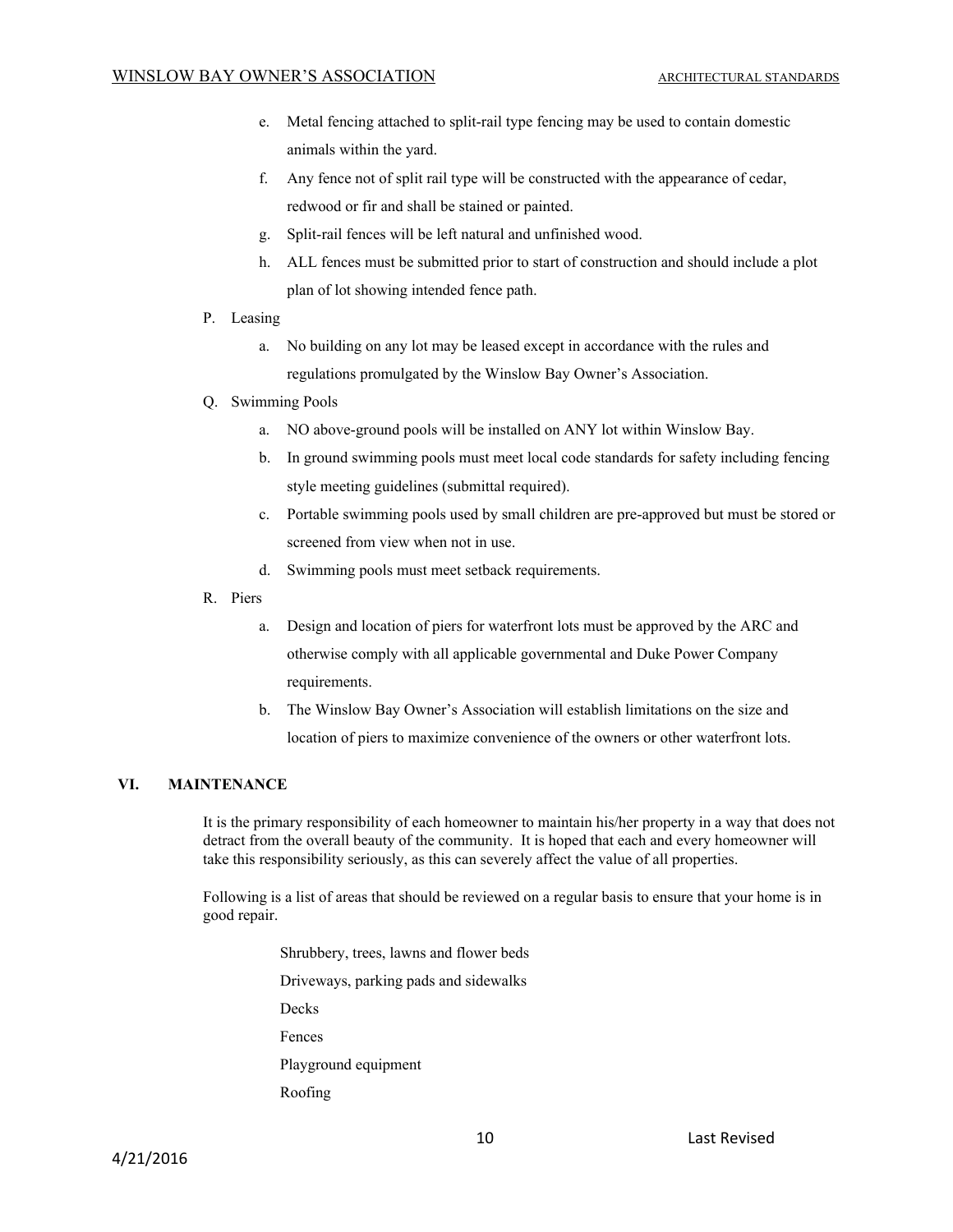#### Paint and stain

#### **Deterioration**

If at any time the Board of Directors is made aware of a property that has deteriorated to the point that it is affecting the aesthetics of the community, the ARC will be requested to make a site inspection. They will then make recommendations to the Board of Directors.

Based on the severity of the deterioration, the homeowner will be given a specified length of time to make the necessary repairs. If after that time, the repairs have not been made, the Board of Directors has the obligation of enforcement described in Section VII for this Standard.

#### **VII.** P**ROCESS**

No improvements shall be erected, remodeled or placed on any lot until all plans, specifications and a site plan have been submitted to and approved in writing by the ARC as to:

- 1. Quality of workmanship and materials, adequacy of site dimensions, adequacy of structural design and facing of main elevation with respect to nearby streets.
- 2. Conformity and harmony of the external design, color, type and appearance of exterior surfaces.
- 3. Location with respect to topography and finished grade elevation and effect of location and use on neighboring lots and any drainage arrangements.
- 4. Any other standards set forth within this architectural booklet, any amendments to the Master Covenant, or bulletins promulgated by the committee or matters in which the committee has been vested with the authority to render a final interpretation and decision.

### **Reminders**

- No City of Mooresville Building Permit shall be applied for prior to having ARC approval.
- Allow enough time for processing and approval in planning for construction.
- A. Planning and Preparation of Submittal
	- a. Using this specification, determine if a submittal is required. If YES, continue.
	- b. Prepare Architectural Review Form (copy available at www.winslowbay.org) and attach any plot plans, drawings, sketches and supplemental documents for the ARC to review. A complete submittal will FULLY describe/depict the changes and stand on its own without need for further explanation or clarification.
	- c. Sign and date the form.
	- d. Present the completed submittal to all adjoining property owners or neighbors who may be visually impacted by the change and obtain their signatures. **This signature only reflects that each neighbor has seen the completed submittal and is NOT an approval of the submittal.**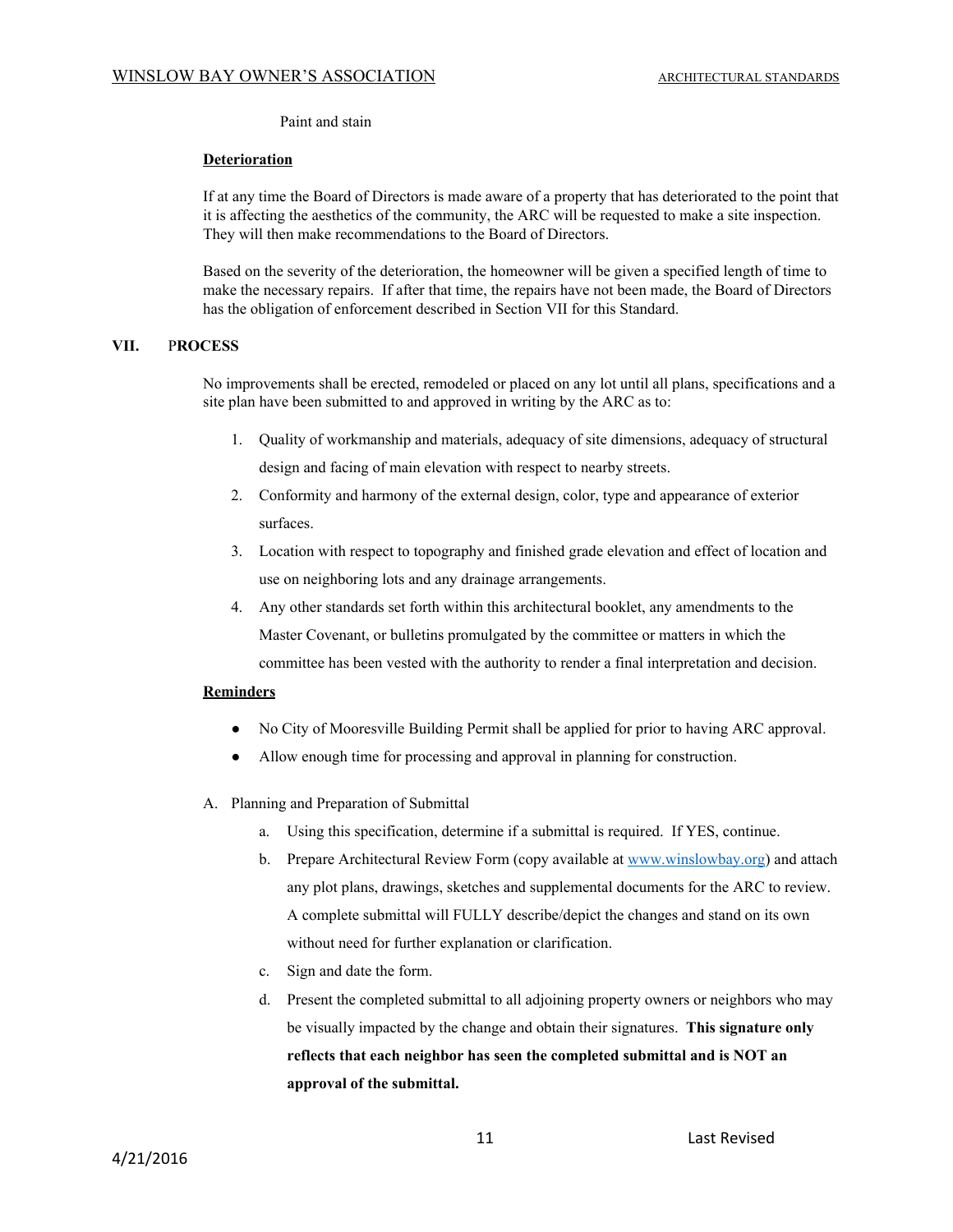- e. Only after completing steps 1-4 (above), mail or email the submittal to [winslowbayhoa@gmail.com.](mailto:winslowbayhoa@gmail.com) **Note that incomplete or illegible submittals will be returned immediately to the homeowner.**
- B. Architectural Review Committee Review
	- a. The ARC box will be emptied once per week and any submittals will be forwarded to all ARC members.
	- b. If necessary, committee members will make every attempt to make a site visit with the homeowner prior to consideration at the committee meeting.
	- c. The committee will review the submittal at its monthly meeting adding any observations from the site visit. Also, any responses by adjoining property owners will be reviewed and taken into consideration.
	- d. The committee will vote on each submittal as approved or disapproved. Disapproval may be on any grounds and the details will be communicated in writing to the homeowner.
	- e. The committee will complete a standard response letter as well as a copy of the submittal indicating its decision and return it back to the homeowner.
	- f. Approval of any submittal or portion thereof does not ensure approval of similar submittals, as each submittal will be considered on its own merits.
	- g. A proper submittal approved by the ARC is like a contract to comply with the specific details. Alterations/deviations of significant nature will require resubmittal.
	- h. Homeowners may meet with the committee with prior written notice.
- C. Appeals/Resubmittals
	- a. To appeal a disapproved submittal, the homeowner should submit within 30 days of the date of the letter received from the ARC a written response including specific detailed information that clarifies why the submittal should be reconsidered. The homeowner may also request a meeting with the committee or the Board of Directors to further discuss the submittal.
	- b. Should the submittal have been disapproved on a technicality (i.e. location or height of fence) and the homeowner is willing to comply with the remedy proposed in the committee's response letter, the homeowner need only pencil in the change(s) and initial and date the change(s) and return the submittal back to the committee. The revised submittal will then be reconsidered by the committee via a telephone or email vote. The homeowner will be notified of the decision and receive a written approval letter citing the change(s).
- D. Timeframe for Construction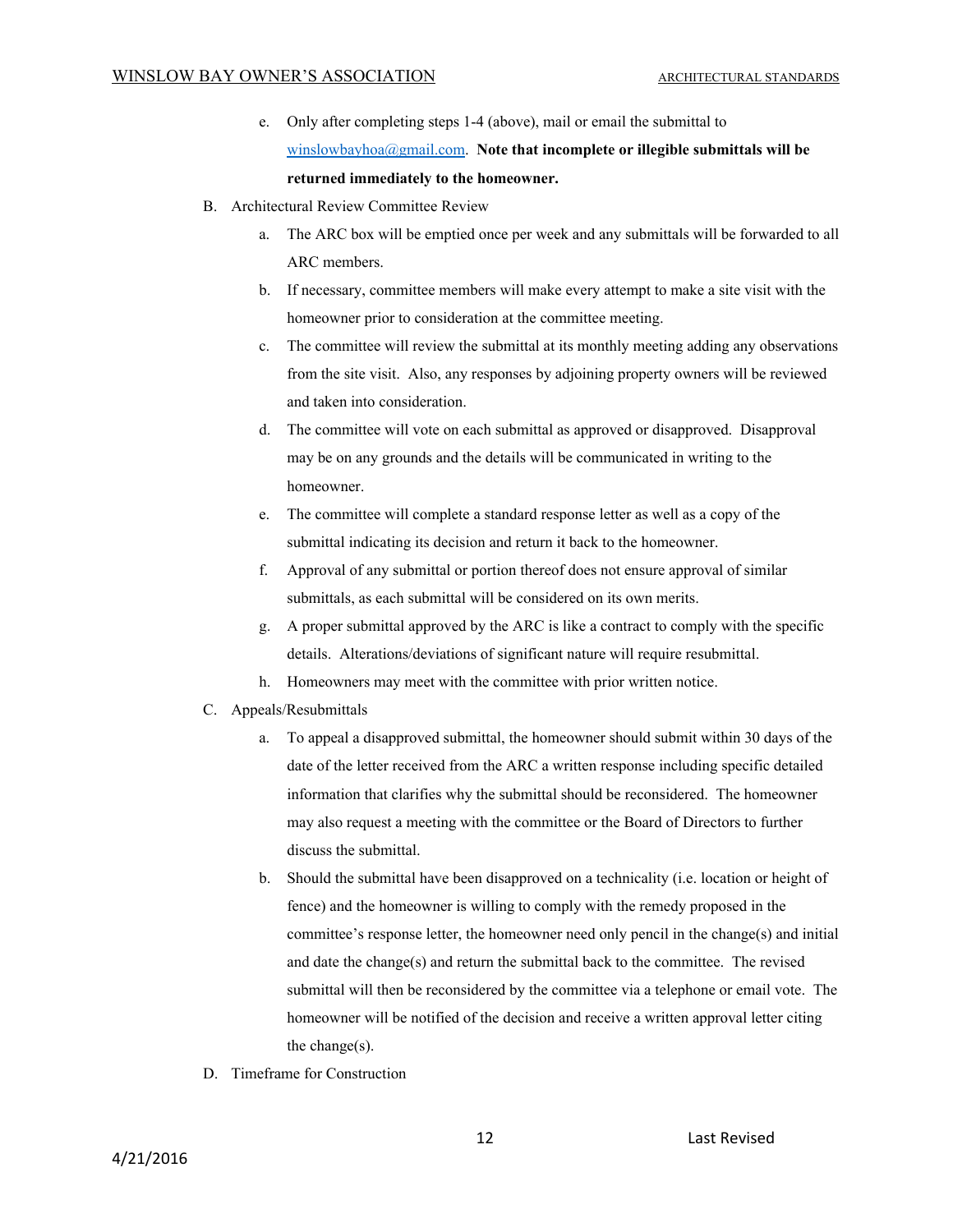- a. All submittals approved by the ARC must be completed within one (1) year after the homeowner receives written approval from the committee, unless an extension is requested and granted.
- b. Approval for projects that are not begun as specified above will lapse and the applicant must resubmit the proposal or a written request for an extension to the Board of Directors.
- E. Details for Submittal

In some cases, many attributes or details of a proposed change, addition or deletion are required for the committee and Board of Directors to make sound responsible decisions. In other cases the nature of the change will be simple and straightforward, as will be the submittal. The following items should be used as a method of describing or visually depicting the requested change(s) as applicable.

- 1. Pictures, magazine cutouts, etc.
- 2. Color chips
- 3. Plot plans top down drawings showing location of existing structure(s), property lines in relation to adjoining property(s) and location of proposed change(s). This plan is attached to your deed.
- 4. Elevation drawings a side view that shows height, topography of land and visual image of the change.
- 5. Written description of the types of materials to be used or a contractor's bill of material.
- 6. Written and/or visual depiction of construction details.
- 7. Location for building material storage during construction, soil disposal plan, drainage plan and landscaping plan (as applicable).
- 8. Any other aids that will assist the committee in their review process.

Drawings need to be to scale to show a relationship to location, height, etc., with the dimensions clearly marked on all drawings. For major construction projects such as additions, swimming pools, etc. that a hired contractor is used for, the design drawings should suffice showing roof-lines and other such details.

- F. Inspections
	- a. The ARC shall have the right, at its election, to enter upon any of the lots during preparation, construction, erection or installation of any improvement thereon to determine that such work is being performed in conformity with the approved plans and specifications. (Article VI, Section 7 of the Master Covenant)
- G. Violations
	- a. Violations will be handled by the committee as state in Article VI, Section 6 of the Master Covenant.